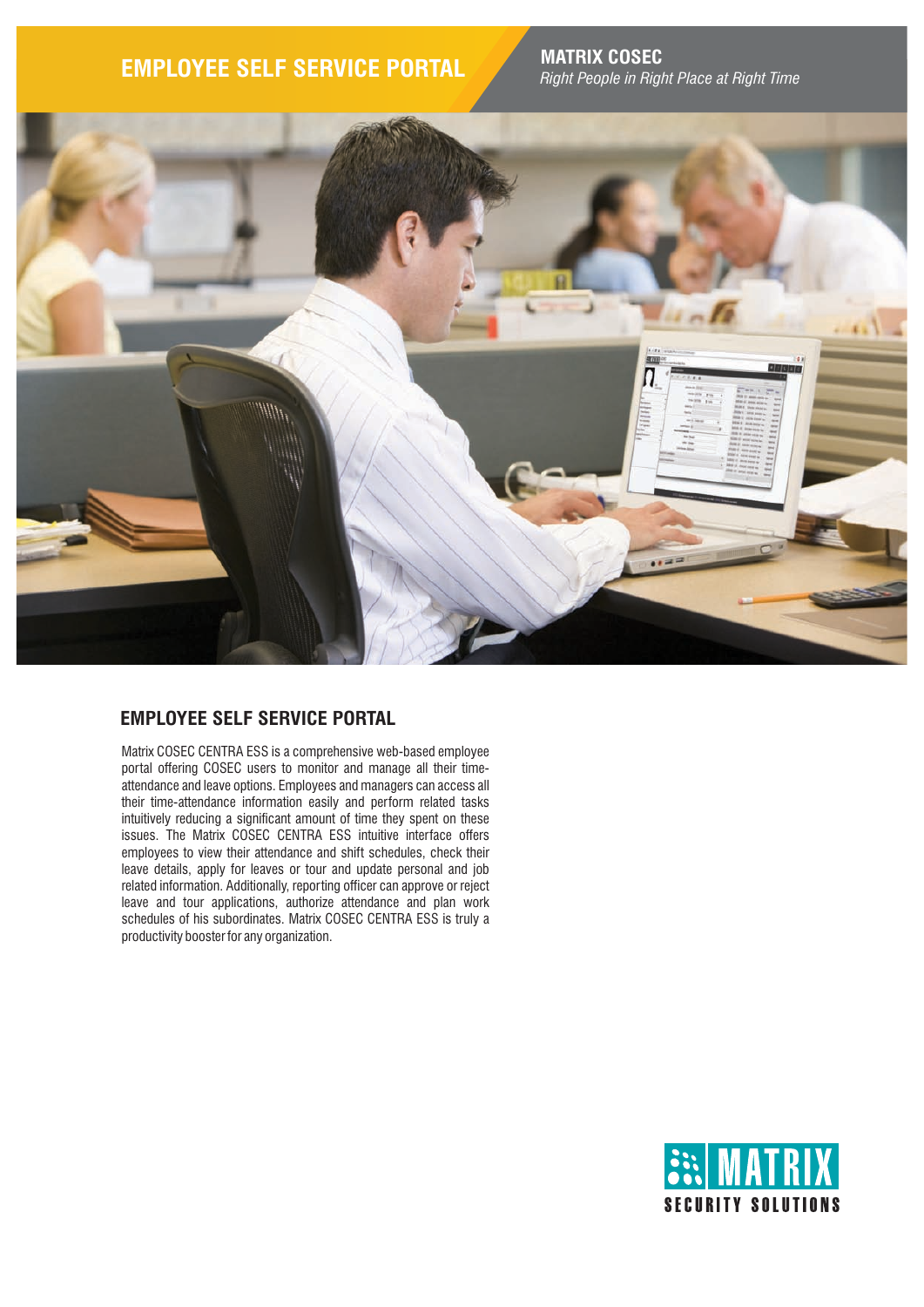

### **KEY FEATURES**

### **Attendance and Leave Status**

Matrix COSEC CENTRA ESS provides direct web based access to employees to view their attendance summary, attendance details and leave status for a particular day, current month, previous month or any user defined period. This detailed information is presented with colorful marking for easy interpretation.

#### **Shift Schedules**

Employees can view their own shifts and schedules for the current and upcoming months for advance planning. This advance planning greatly improves their time management and efficiency.

#### **Attendance Correction**

Matrix ESS allows managers to correct attendance of team members for special reasons such as official duty, special flexibility for a vehicle breakdown or medical emergency, etc. If granted permission by the system administrator, the manager can change presence and entry/exit timings of his team members. Of course, all these alterations are stored in the audit trail for official records.

### **Mark Attendance**

Attendance tracking for the field or mobile employees presents several challenges to HR person. From ESS, the field person can directly login into the COSEC server and mark his attendance without going to the office.

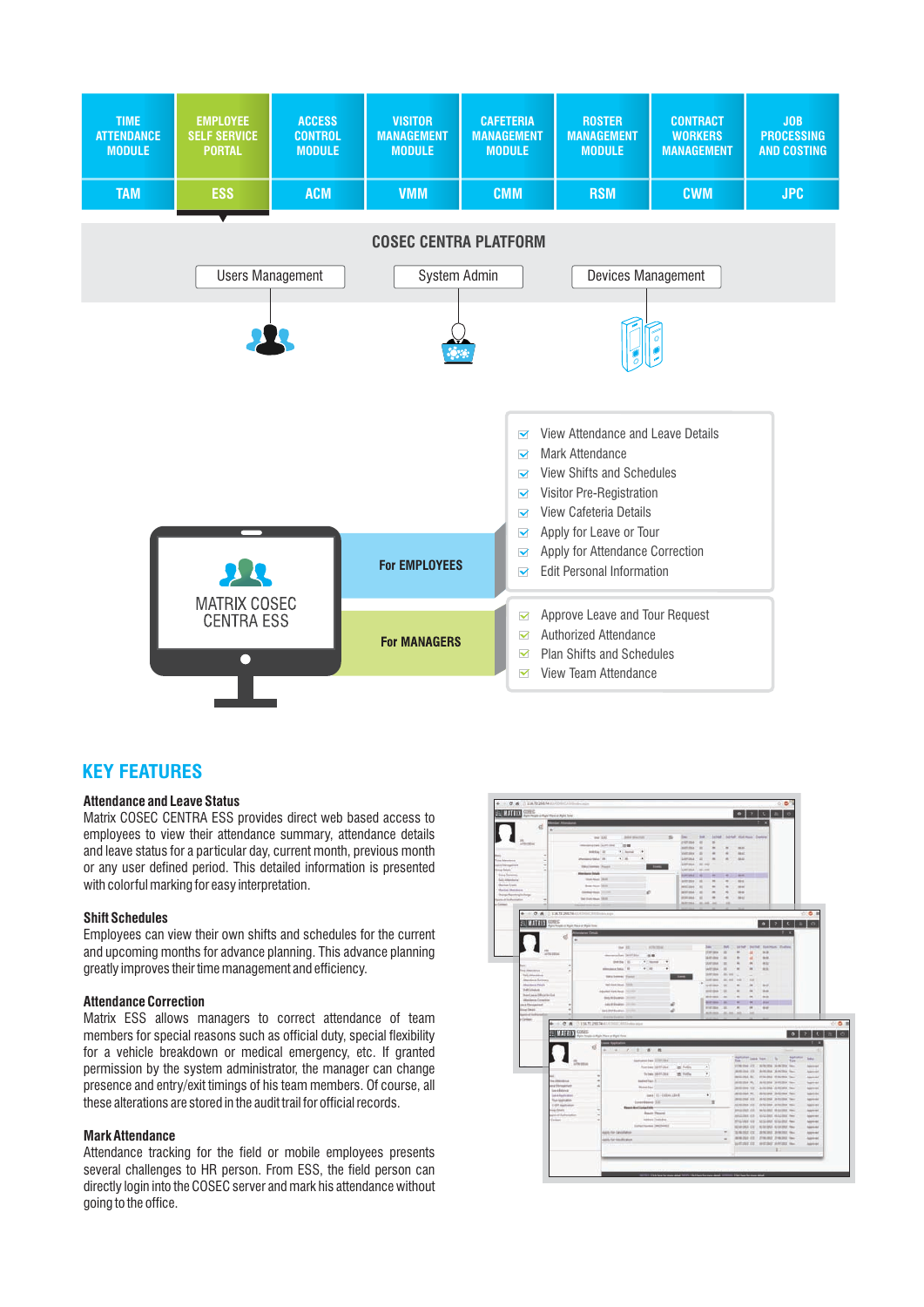

#### **Leave Application and Approval**

Anyone who has applied for leave knows the frustration of filling the paper form and waiting for the approval from the reporting officer. With Matrix COSEC CENTRA ESS, employees can request for attendance authorization, overtime, compensatory-off and personal and official leaves to his reporting officer. This request is reflected on the reporting officer's ESS dashboard. Tedious and manual paperwork is completely eliminated.

#### **Cafeteria Details**

Using COSEC CENTRA ESS, a user can check his prepaid and postpaid cafeteria expenses during the month. He can also check monthly menu and apply for any correction in the consumption shown.

#### **Message Board**

Matrix COSEC CENTRA ESS displays customizable messages on the home page of the portal and thus viewable to all users. A user reads the message as soon as he logs into the ESS. Admin and HR can update employees with the latest internal and external news and events.

#### **Visitor Pre-Registration**

Using COSEC CENTRA ESS portal, authorized employees can pre-register a visitor quickly and easily before the actual visit. He can register a visitor with personal and official detail along with purpose of visit and other necessary information. Security and reception can use this information to prepare a pass for the visitor improving overall productivity and give a professional impression of the organization.

#### **Reporting Officer Self Service**

COSEC CENTRA offers self-service portal for reporting officers to manage their team effectively. In addition to the employee related features, reporting officer can create and manage shift schedules, approve and manage leaves, authorize attendance and overtime/comp-off hours and change reporting group of his team members.

#### **Add/Edit Personal Details**

COSEC CENTRA ESS allows the employees to add/edit their personal details from their own computer. This helps in maintaining an error-free and updated database of all employees. Employees can add/edit their qualification, nationality, marital status, experience, local and permanent addresses, contact details, blood group, etc.

### **Dashboard**

COSEC CENTRA ESS dashboard offers a quick overview of an employee's leave, attendance and shift detail in a single window. User can access detail information directly from this dashboard with just one click on the item of his interest.